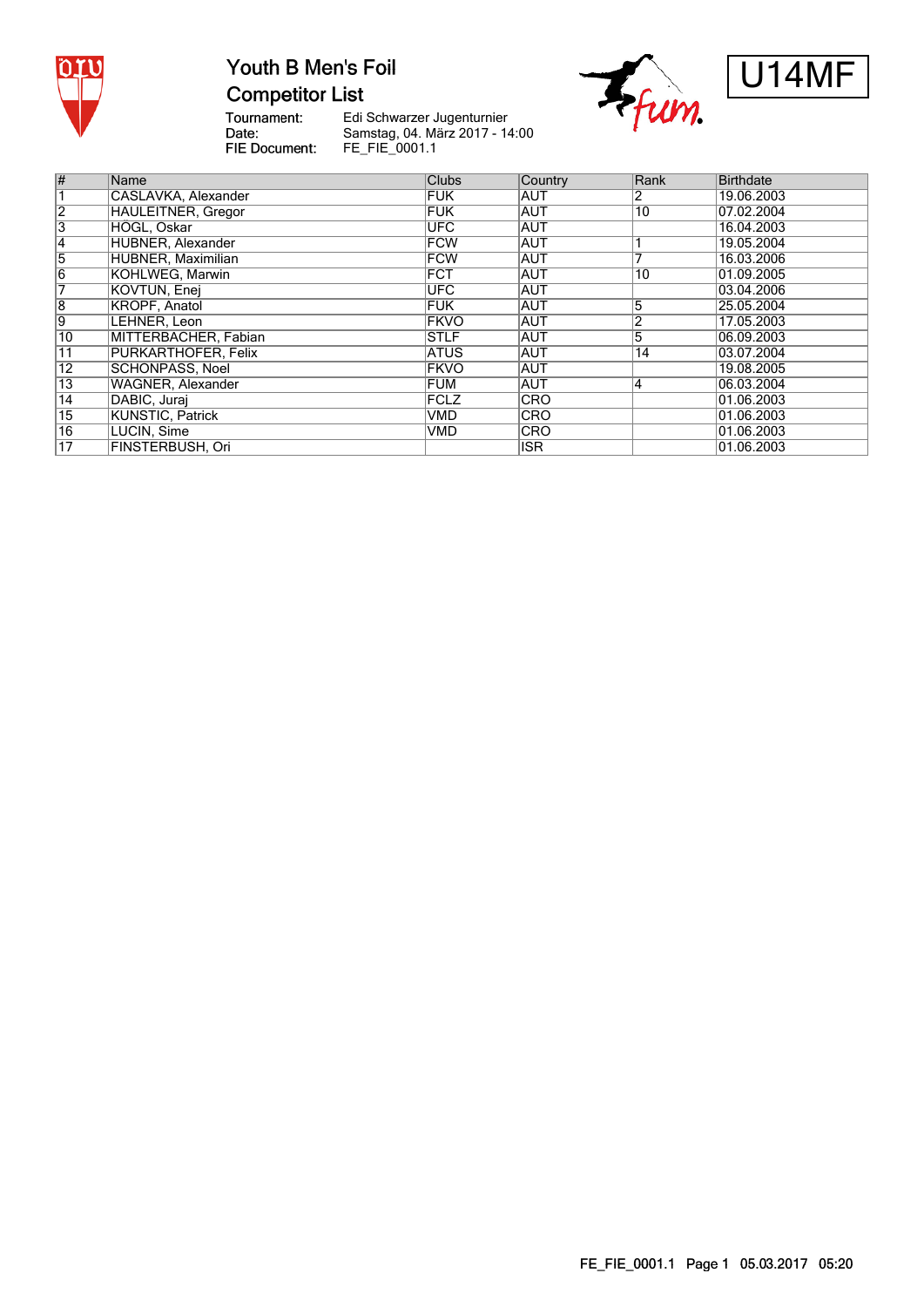|                           | Edi Schwarzer Jugenturnier                                                                                                |  |  |  |  |  |  |  |  |  |  |
|---------------------------|---------------------------------------------------------------------------------------------------------------------------|--|--|--|--|--|--|--|--|--|--|
|                           | Mödling                                                                                                                   |  |  |  |  |  |  |  |  |  |  |
| Samstag, 04. März 2017    |                                                                                                                           |  |  |  |  |  |  |  |  |  |  |
| <b>Youth B Men's Foil</b> |                                                                                                                           |  |  |  |  |  |  |  |  |  |  |
|                           | Total # of competitors: 17 Total # of pools: 3                                                                            |  |  |  |  |  |  |  |  |  |  |
| Round 1                   | 3 pools<br>1 pool of 5 and 2 pools of 6<br>All competitors (100%) promoted to the next round                              |  |  |  |  |  |  |  |  |  |  |
| Round 2                   | 4 pools of 4<br>All competitors (100%) promoted to the next round<br>Use the combined pool results to seed the next round |  |  |  |  |  |  |  |  |  |  |
| Round 3                   | Incomplete DE table of 16 fenced through the finals, no fence-off for third                                               |  |  |  |  |  |  |  |  |  |  |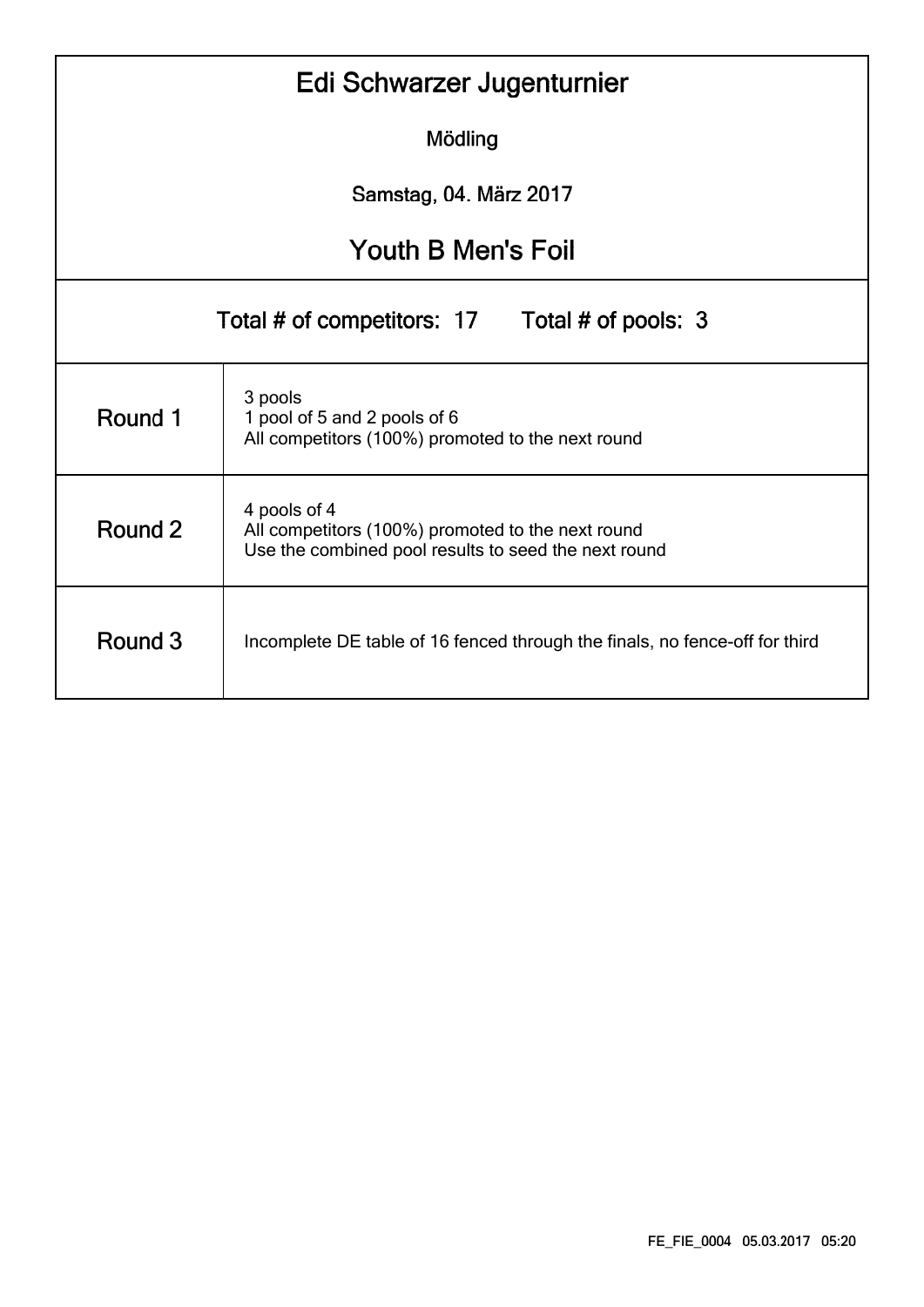

#### Seeding for Round #1 - Pool

Tournament:<br>Date: FIE Document:

Edi Schwarzer Jugenturnier<br>Samstag, 04. März 2017 - 14:00<br>FE\_FIE\_0001.2





| Seed            | Name                      | Club         | Country    | Rank           | Notes |
|-----------------|---------------------------|--------------|------------|----------------|-------|
|                 | HUBNER, Alexander         | <b>FCW</b>   | <b>AUT</b> |                |       |
| $\overline{2}$  | CASLAVKA, Alexander       | <b>FUK</b>   | <b>AUT</b> | 2              |       |
| $\overline{3}$  | LEHNER, Leon              | <b>FKVO</b>  | <b>AUT</b> | $\overline{2}$ |       |
| 4               | <b>WAGNER, Alexander</b>  | <b>FUM</b>   | <b>AUT</b> | 4              |       |
| 5               | MITTERBACHER, Fabian      | <b>STLF</b>  | <b>AUT</b> | 5              |       |
| $\overline{6}$  | <b>KROPF, Anatol</b>      | <b>FUK</b>   | AUT        | 5              |       |
| 7               | HUBNER, Maximilian        | <b>FCW</b>   | <b>AUT</b> |                |       |
| $\overline{8}$  | <b>HAULEITNER, Gregor</b> | <b>FUK</b>   | <b>AUT</b> | 10             |       |
| 9               | KOHLWEG, Marwin           | <b>FCT</b>   | <b>AUT</b> | 10             |       |
| 10              | PURKARTHOFER, Felix       | <b>ATUS</b>  | <b>AUT</b> | 14             |       |
| $\overline{11}$ | <b>KUNSTIC, Patrick</b>   | VMD          | <b>CRO</b> |                |       |
| $\overline{12}$ | HÖGL, Oskar               | <b>UFC</b>   | <b>AUT</b> |                |       |
| 13              | KOVTUN, Enej              | <b>UFC</b>   | <b>AUT</b> |                |       |
| $\overline{14}$ | <b>FINSTERBUSH, Ori</b>   |              | ISR.       |                |       |
| $\overline{15}$ | SCHÖNPASS, Noel           | <b>FKVO</b>  | <b>AUT</b> |                |       |
| $\overline{16}$ | LUCIN, Sime               | VMD          | <b>CRO</b> |                |       |
| 17              | DABIC, Jurai              | <b>IFCLZ</b> | <b>CRO</b> |                |       |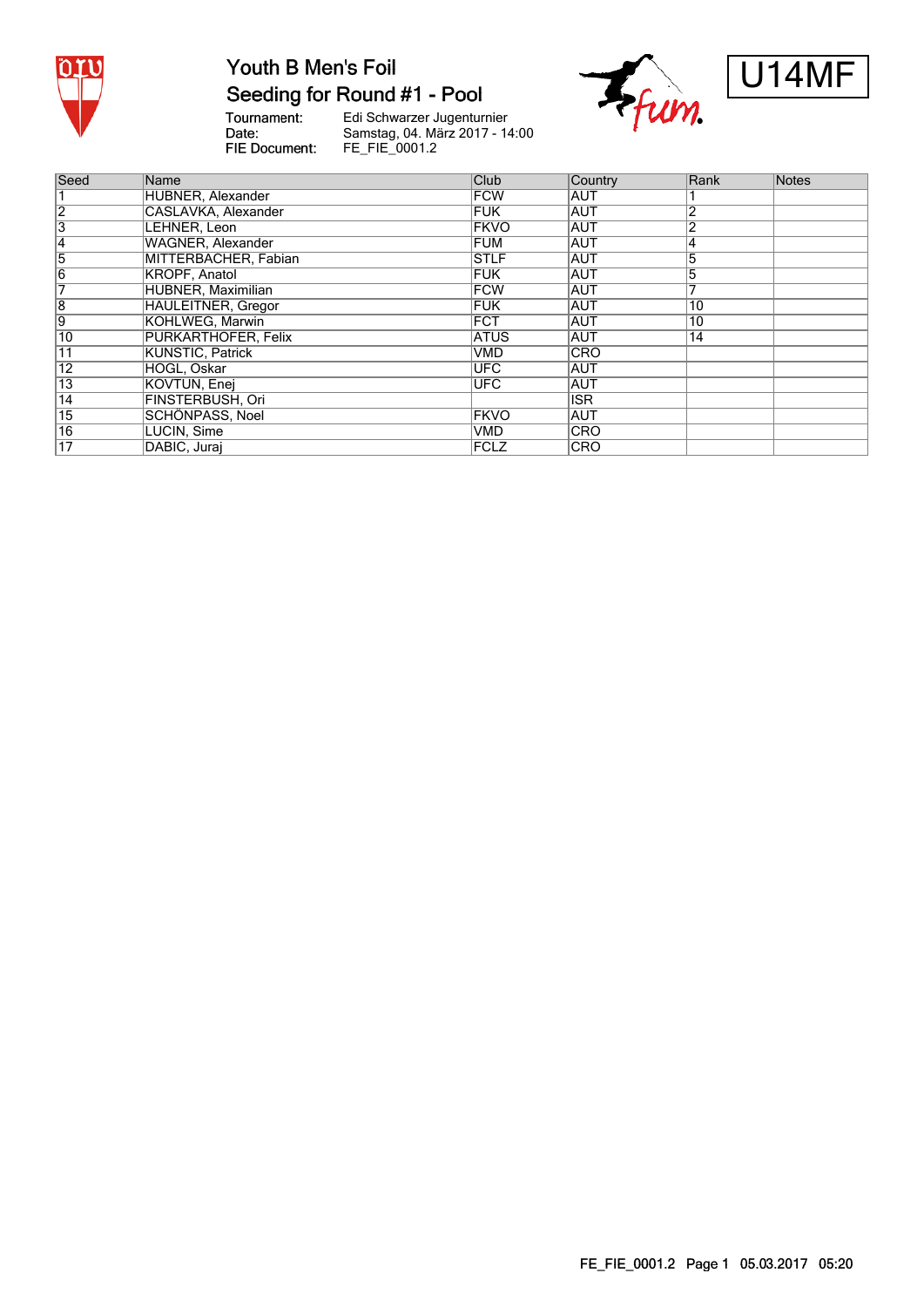

**Pool Results** 





Tournament: Date: FIE Document:

Edi Schwarzer Jugenturnier Edi Schwarzer Sugentamier<br>Samstag, 04. März 2017 - 14:00<br>FE\_FIE\_0007

|               | Strip 1           | Referee(s):<br>BRESSLAUER, Tobias (FUM / AUT) |               |    |                |                |    |    |                |      |           |                 |               |
|---------------|-------------------|-----------------------------------------------|---------------|----|----------------|----------------|----|----|----------------|------|-----------|-----------------|---------------|
|               | 14:20             | HEMERKA, Stefan (UFC / AUT)                   |               |    |                |                |    |    |                |      |           |                 |               |
| Name          |                   | <b>Affiliation</b>                            | #             |    | 2              | 3              | 4  | 5  | v              |      | V/M TS TR |                 | Ind           |
|               | KOHLWEG, Marwin   | FCT / AUT                                     |               |    | D4             | D4             | D1 | V5 |                | 0,25 | 14        | 15              | $-1$          |
| KROPF, Anatol |                   | FUK / AUT                                     | $\mathcal{P}$ | V5 |                | V5             | V5 | V5 | 4              | 1,00 | 20        | 11              | 9             |
|               | HUBNER, Alexander | FCW / AUT                                     | 3             | V5 | D <sub>4</sub> |                | V5 | V5 | 3              | 0,75 | 19        | 13              | -6            |
| DABIC, Juraj  |                   | FCLZ / CRO                                    | 4             | V5 | D1             | D <sub>3</sub> |    | V5 | $\overline{2}$ | 0,50 | 14        | 12 <sup>°</sup> | $\mathcal{P}$ |
| HÖGL, Oskar   |                   | UFC / AUT                                     | 5             | D0 | D <sub>2</sub> | D1             | D1 |    | 0              | 0,00 | 4         | 20              | $-16$         |

| $\bigcap$               | Strip 2              | Referee(s):<br>CASAS REYES, Andreas (UFC / AUT) |                |                |                |                |                |                |                |                |        |    |                |          |
|-------------------------|----------------------|-------------------------------------------------|----------------|----------------|----------------|----------------|----------------|----------------|----------------|----------------|--------|----|----------------|----------|
|                         | 14:20                | OSWALD, Laura (STLF / AUT)                      |                |                |                |                |                |                |                |                |        |    |                |          |
| Name                    |                      | Affiliation                                     | #              |                | $\overline{2}$ | 3              | $\overline{4}$ | 5              | 6              | v              | V/M TS |    |                | $TR$ Ind |
|                         | HUBNER, Maximilian   | FCW / AUT                                       | 1              |                | V5             | V5             | D <sub>0</sub> | D <sub>0</sub> | D1             | $\overline{2}$ | 0,40   | 11 | 17             | -6       |
|                         | SCHÖNPASS, Noel      | FKVO / AUT                                      | $\overline{2}$ | D <sub>0</sub> |                | V <sub>5</sub> | D1             | D <sub>0</sub> | D <sub>1</sub> |                | 0,20   | 7  | 24             | $-17$    |
| KOVTUN, Enej            |                      | UFC / AUT                                       | 3              | D <sub>2</sub> | D4             |                | D <sub>0</sub> | D <sub>0</sub> | D <sub>0</sub> | $\mathbf 0$    | 0,00   | 6  | 25             | $-19$    |
|                         | MITTERBACHER, Fabian | STLF / AUT                                      | 4              | V5             | V <sub>5</sub> | V <sub>5</sub> |                | D <sub>2</sub> | D <sub>1</sub> | 3              | 0,60   | 18 | 11             | -7       |
| <b>KUNSTIC, Patrick</b> |                      | VMD / CRO                                       | 5              | V5             | V <sub>5</sub> | V <sub>5</sub> | V <sub>5</sub> |                | V <sub>5</sub> | 5              | 1,00   | 25 | $\overline{2}$ | 23       |
|                         | CASLAVKA, Alexander  | FUK / AUT                                       | 6              | V5             | V <sub>5</sub> | V5             | V <sub>5</sub> | D <sub>0</sub> |                | 4              | 0,80   | 20 | 8              | 12       |

| 3            | Strip 3                   | Referee(s):<br>WAGNER, Phillip (STLF / AUT) |                |                |                |                |                |                |                |             |      |    |    |               |
|--------------|---------------------------|---------------------------------------------|----------------|----------------|----------------|----------------|----------------|----------------|----------------|-------------|------|----|----|---------------|
|              | 14:20                     | PANKRATZ, Joel (FCT / AUT)                  |                |                |                |                |                |                |                |             |      |    |    |               |
| Name         |                           | <b>Affiliation</b>                          | #              |                | 2              | 3              | $\overline{4}$ | 5              | 6              | v           |      |    |    | V/M TS TR Ind |
|              | PURKARTHOFER, Felix       | ATUS / AUT                                  |                |                | D1             | D <sub>0</sub> | D <sub>2</sub> | D <sub>2</sub> | D <sub>1</sub> | $\mathbf 0$ | 0,00 | 6  | 25 | $-19$         |
| LEHNER, Leon |                           | FKVO / AUT                                  | $\overline{2}$ | V <sub>5</sub> |                | V <sub>5</sub> | D <sub>3</sub> | V <sub>5</sub> | V <sub>5</sub> | 4           | 0,80 | 23 | 11 | 12            |
|              | WAGNER, Alexander         | FUM / AUT                                   | 3              | V5             | D <sub>2</sub> |                | V <sub>5</sub> | V <sub>5</sub> | V <sub>5</sub> | 4           | 0,80 | 22 | 15 | 7             |
|              | <b>HAULEITNER, Gregor</b> | FUK / AUT                                   | 4              | V5             | V5             | D <sub>3</sub> |                | V <sub>5</sub> | D <sub>3</sub> | 3           | 0,60 | 21 | 18 | -3            |
| LUCIN, Sime  |                           | VMD / CRO                                   | 5              | V5             | D1             | D4             | D <sub>3</sub> |                | D <sub>0</sub> | 1           | 0,20 | 13 | 22 | -9            |
|              | FINSTERBUSH, Ori          | <b>ISR</b>                                  | 6              | V5             | D <sub>2</sub> | D <sub>3</sub> | V <sub>5</sub> | V <sub>5</sub> |                | 3           | 0,60 | 20 | 14 | -6            |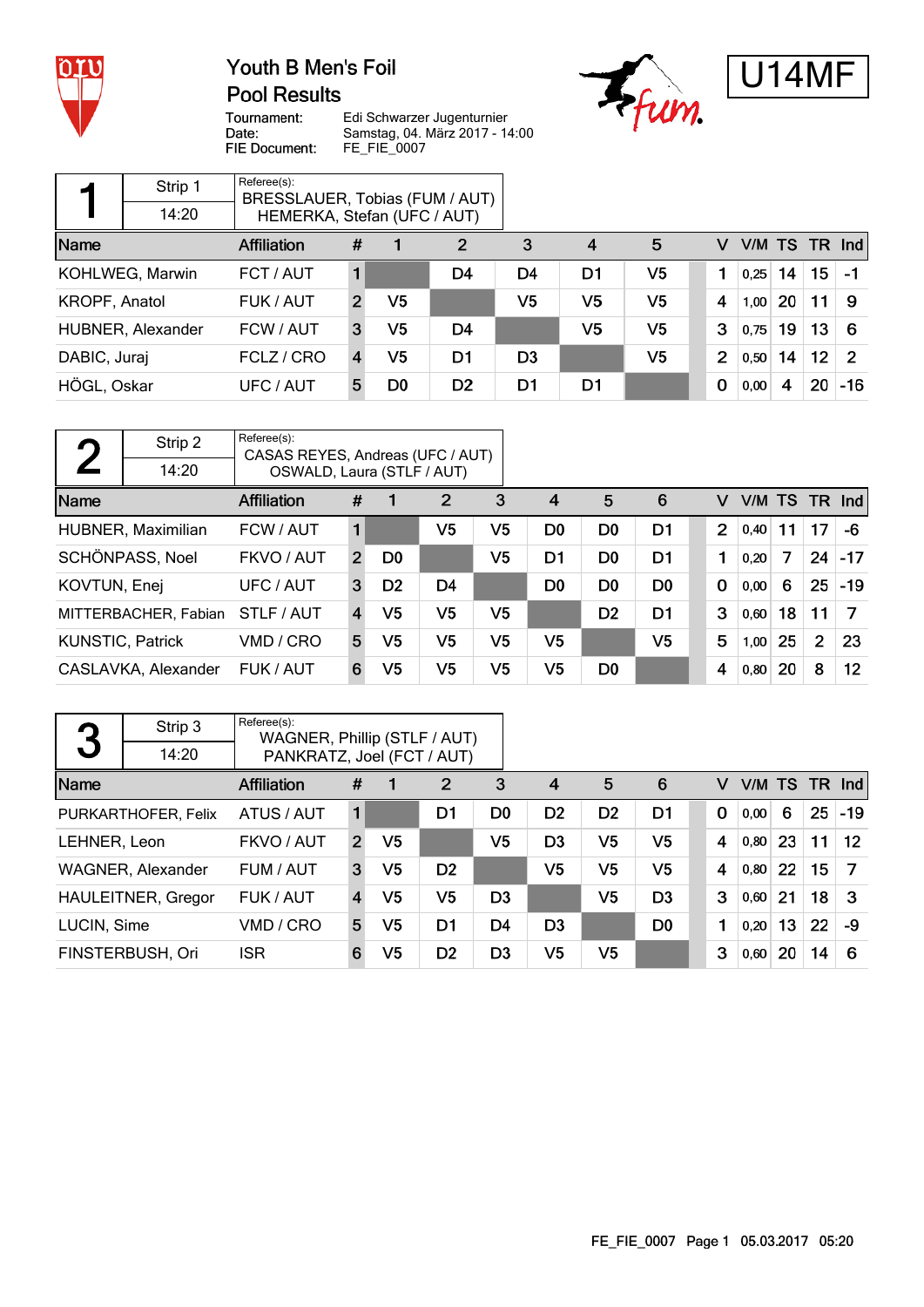

#### Youth B Men's Foil Seeding for Round #2 - Pool

Tournament:<br>Date: FIE Document:

Edi Schwarzer Jugenturnier Samstag, 04. März 2017 - 14:00 FE\_FIE\_0008





| Seed            | Name                      | Club        | Country    | V              | V/M   | <b>TS</b>       | <b>TR</b>       | Ind   | Notes    |
|-----------------|---------------------------|-------------|------------|----------------|-------|-----------------|-----------------|-------|----------|
|                 | <b>KUNSTIC, Patrick</b>   | <b>VMD</b>  | <b>CRO</b> | 5              | 1,00  | 25              | 2               | $+23$ | Advanced |
| $\overline{2}$  | <b>KROPF, Anatol</b>      | <b>FUK</b>  | <b>AUT</b> | 4              | 1,00  | 20              | $\overline{11}$ | $+9$  | Advanced |
| '3              | LEHNER, Leon              | <b>FKVO</b> | <b>AUT</b> | 4              | 0, 80 | 23              | 11              | $+12$ | Advanced |
| 14              | CASLAVKA, Alexander       | <b>FUK</b>  | <b>AUT</b> | 4              | 0, 80 | 20              | $\overline{8}$  | $+12$ | Advanced |
| 5               | WAGNER, Alexander         | FUM         | <b>AUT</b> | 4              | 0.80  | 22              | $\overline{15}$ | $+7$  | Advanced |
| $\overline{6}$  | HUBNER, Alexander         | FCW         | <b>AUT</b> | 3              | 0.75  | 19              | 13              | $+6$  | Advanced |
|                 | MITTERBACHER, Fabian      | <b>STLF</b> | <b>AUT</b> | 3              | 0.60  | 18              | 11              | $+7$  | Advanced |
| $\overline{8}$  | FINSTERBUSH, Ori          |             | <b>ISR</b> | 3              | 0.60  | 20              | 14              | $+6$  | Advanced |
| 9               | <b>HAULEITNER, Gregor</b> | <b>FUK</b>  | <b>AUT</b> | $\overline{3}$ | 0,60  | $\overline{21}$ | 18              | $+3$  | Advanced |
| 10              | DABIC, Jurai              | <b>FCLZ</b> | <b>CRO</b> | 2              | 0,50  | 14              | 12              | $+2$  | Advanced |
| $\overline{11}$ | <b>HUBNER, Maximilian</b> | FCW         | AUT        | 2              | 0, 40 | 11              | 17              | -6    | Advanced |
| $\overline{12}$ | KOHLWEG, Marwin           | <b>FCT</b>  | IAUT       |                | 0.25  | 14              | 15              | -1    | Advanced |
| $\overline{13}$ | LUCIN, Sime               | <b>VMD</b>  | <b>CRO</b> |                | 0,20  | 13              | $\overline{22}$ | $-9$  | Advanced |
| $\overline{14}$ | SCHÖNPASS, Noel           | <b>FKVO</b> | <b>AUT</b> |                | 0,20  | 7               | 24              | $-17$ | Advanced |
| $\overline{15}$ | HÖGL, Oskar               | <b>UFC</b>  | <b>AUT</b> | 0              | 0.00  | 4               | 20              | $-16$ | Advanced |
| 16T             | PURKARTHOFER, Felix       | <b>ATUS</b> | <b>AUT</b> | 10             | 0.00  | 6               | 25              | -19   | Advanced |
| 16T             | KOVTUN, Enei              | <b>UFC</b>  | <b>AUT</b> | 10             | 0.00  | 6               | 25              | -19   | Advanced |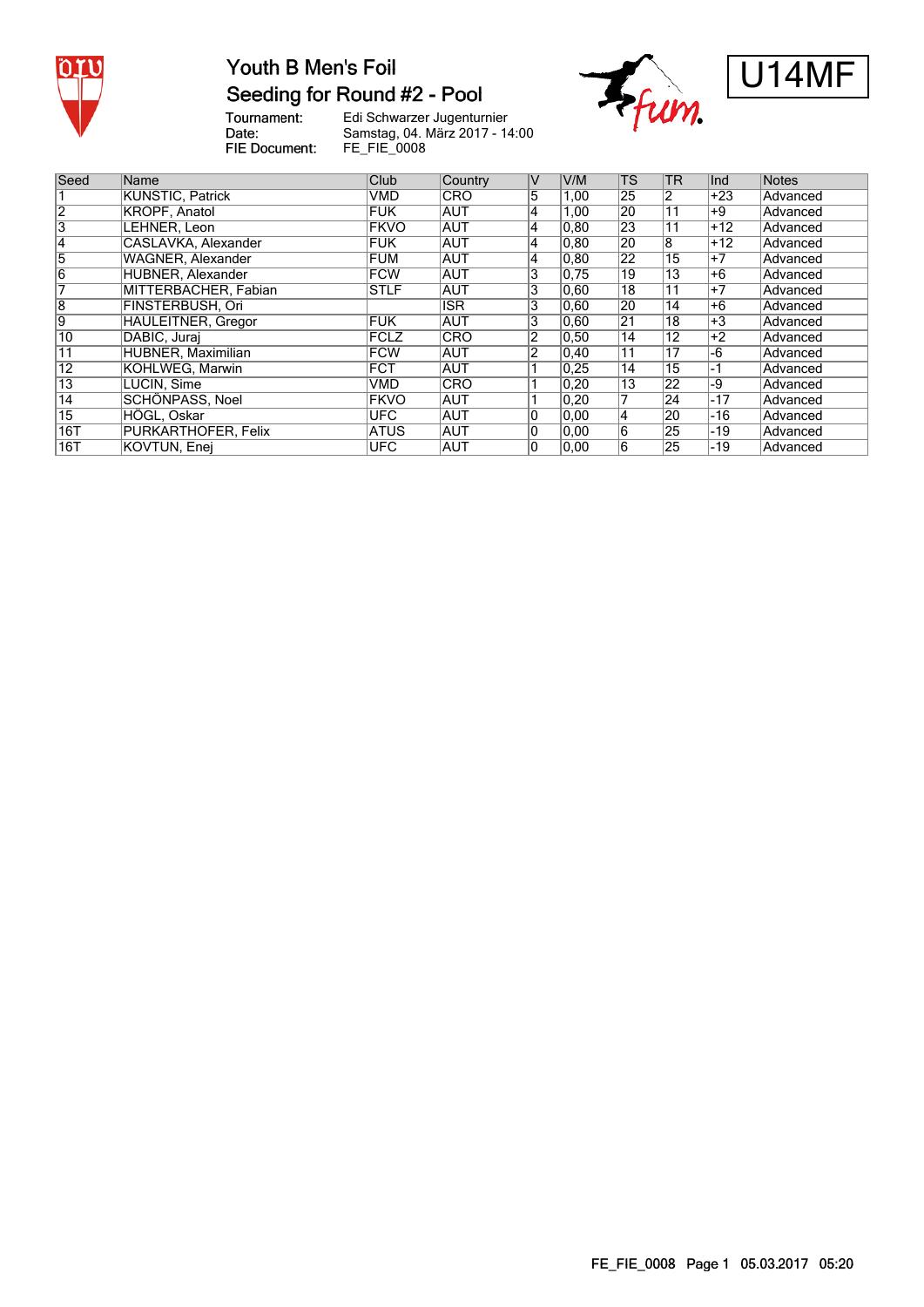

#### **Pool Results**





Tournament: Date: FIE Document:

Edi Schwarzer Jugenturnier Edi Schwarzer Sugentamier<br>Samstag, 04. März 2017 - 14:00<br>FE\_FIE\_0007

|                         |                           | Referee(s):<br>CASAS REYES, Andreas (UFC / AUT) |               | WAGNER, Phillip (STLF / AUT) |                |    |    |                |      |    |                       |                 |
|-------------------------|---------------------------|-------------------------------------------------|---------------|------------------------------|----------------|----|----|----------------|------|----|-----------------------|-----------------|
| Name                    |                           | <b>Affiliation</b>                              | #             |                              | 2              | 3  | 4  | v              |      |    |                       | $V/M$ TS TR Ind |
|                         | FINSTERBUSH, Ori          | <b>ISR</b>                                      |               |                              | V5             | V5 | V5 | 3              | 1,00 | 15 | $\mathbf{2}^{\prime}$ | -13             |
| <b>KUNSTIC, Patrick</b> |                           | VMD / CRO                                       | $\mathcal{P}$ | D1                           |                | V5 | V5 | $\overline{2}$ | 0,67 |    | 5                     | 6               |
|                         | <b>HAULEITNER, Gregor</b> | FUK / AUT                                       | 3             | D <sub>0</sub>               | D <sub>0</sub> |    | D4 | $\bf{0}$       | 0,00 | 4  | 15                    | $-11$           |
|                         | PURKARTHOFER, Felix       | ATUS / AUT                                      |               | D1                           | D0             | V5 |    |                | 0,33 | 6  | 14                    | -8              |

|                                 | Referee(s):<br>PANKRATZ, Joel (FCT / AUT)<br>HEMERKA, Stefan (UFC / AUT) |                |                |    |     |                |          |   |                 |    |    |    |
|---------------------------------|--------------------------------------------------------------------------|----------------|----------------|----|-----|----------------|----------|---|-----------------|----|----|----|
| Name                            | <b>Affiliation</b>                                                       | #              |                | 2  | 3   | 4              |          | v | V/M TS TR $Ind$ |    |    |    |
| KROPF, Anatol                   | FUK / AUT                                                                |                |                | V5 | V5  | V5             | 3        |   | 1,00            | 15 | 7  | -8 |
| DABIC, Juraj                    | FCLZ / CRO                                                               | $\overline{2}$ | D4             |    | D4  | D <sub>2</sub> | $\bf{0}$ |   | 0,00            | 10 | 15 | -5 |
| SCHÖNPASS, Noel                 | FKVO / AUT                                                               | 3              | D <sub>2</sub> | V5 |     | D4             |          |   | 0,33            | 11 | 14 | -3 |
| MITTERBACHER, Fabian STLF / AUT |                                                                          |                | D1             | V5 | V5. |                | 2        |   | 0.67            |    |    |    |

| 3            |                   | Referee(s):<br>BRESSLAUER, Tobias (FUM / AUT)<br>OSWALD, Laura (STLF / AUT) |   |    |                |                |                |                |                 |    |                 |           |
|--------------|-------------------|-----------------------------------------------------------------------------|---|----|----------------|----------------|----------------|----------------|-----------------|----|-----------------|-----------|
| Name         |                   | Affiliation                                                                 | # |    | 2              | 3              | 4              | V              | V/M TS TR $Ind$ |    |                 |           |
| HÖGL, Oskar  |                   | UFC / AUT                                                                   |   |    | D <sub>2</sub> | D <sub>0</sub> | D <sub>2</sub> | $\Omega$       | 0,00            | 4  |                 | $15 - 11$ |
| LEHNER, Leon |                   | FKVO / AUT                                                                  | 2 | V5 |                | V5             | V <sub>5</sub> | 3              | 1,00            | 15 | 6               | 9         |
|              | HUBNER, Alexander | FCW / AUT                                                                   | 3 | V5 | D <sub>2</sub> |                | V <sub>5</sub> | $\overline{2}$ | 0.67            | 12 | 7               | 5         |
|              | KOHLWEG, Marwin   | FCT / AUT                                                                   |   | V5 | D <sub>2</sub> | D <sub>2</sub> |                |                | 0,33            | 9  | 12 <sub>2</sub> | -3        |

|             |                     | Referee(s):<br>KLINGERSTORFF, Patricia (UFC / AUT) |                | SCHIEBERL, Paul (UFC / AUT) |                |                |                |   |      |    |                 |                  |
|-------------|---------------------|----------------------------------------------------|----------------|-----------------------------|----------------|----------------|----------------|---|------|----|-----------------|------------------|
| Name        |                     | <b>Affiliation</b>                                 | #              |                             | $\overline{2}$ | 3              | 4              | v |      |    |                 | $VM$ TS TR $Ind$ |
|             | CASLAVKA, Alexander | FUK / AUT                                          |                |                             | V <sub>5</sub> | V5             | V5             | 3 | 1,00 | 15 | 5               | 10               |
|             | HUBNER, Maximilian  | FCW / AUT                                          | $\overline{2}$ | D <sub>2</sub>              |                | D <sub>2</sub> | D4             | 0 | 0,00 | 8  | 15              | -7               |
| LUCIN, Sime |                     | VMD / CRO                                          | 3              | D <sub>2</sub>              | V <sub>5</sub> |                | D <sub>3</sub> |   | 0,33 | 10 | 12 <sup>°</sup> | $-2$             |
|             | WAGNER, Alexander   | FUM / AUT                                          |                | D1                          | V5             | V5             |                | 2 | 0,67 |    | 12 <sup>2</sup> |                  |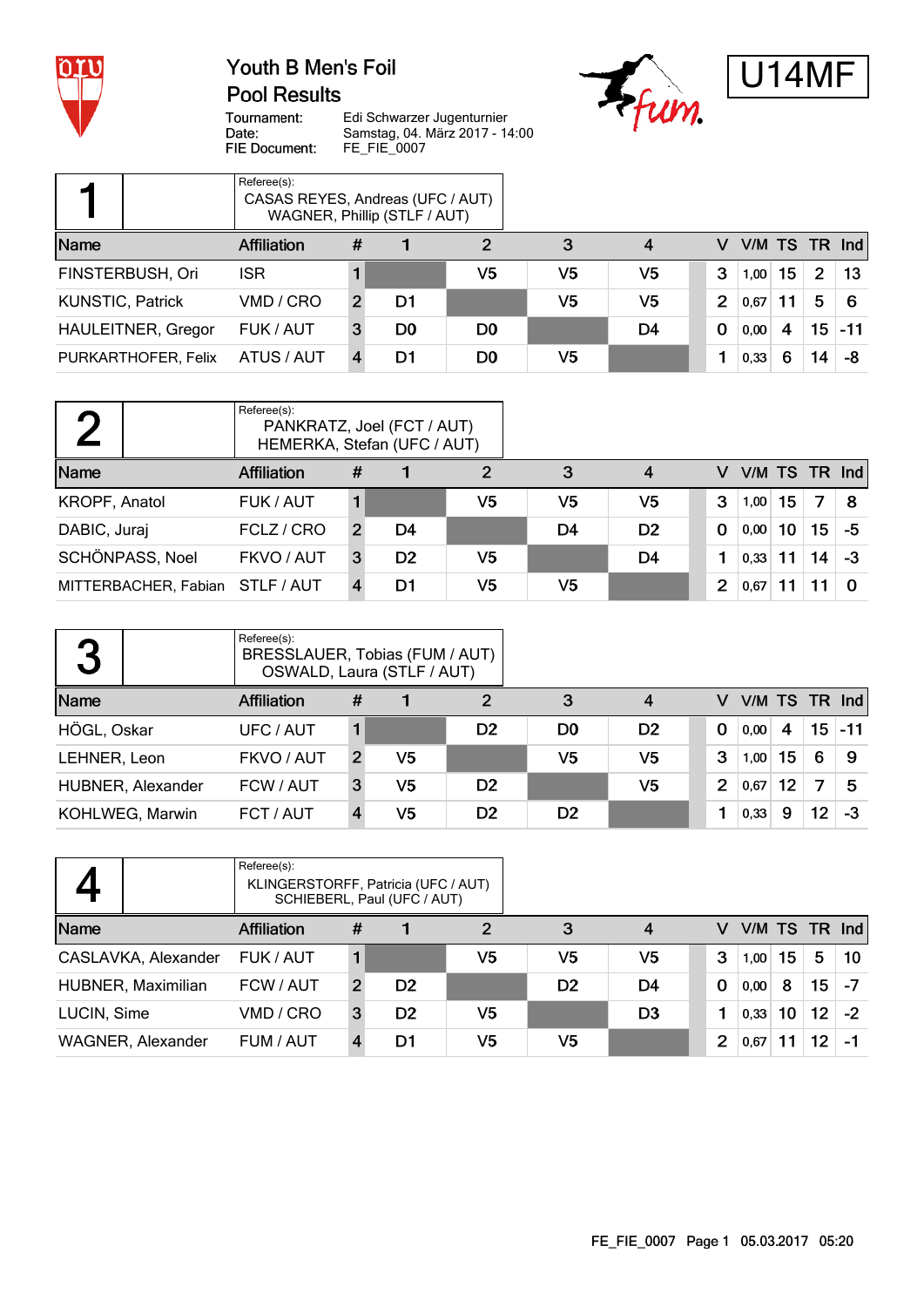

### Youth B Men's Foil Seeding for Round #3 - DE

Tournament:<br>Date: FIE Document:

Edi Schwarzer Jugenturnier Samstag, 04. März 2017 - 14:00 FE\_FIE\_0008





| Seed            | Name                   | Club        | Country    | ٧              | V/M  | <b>TS</b>         | <b>TR</b>       | Ind   | Notes            |
|-----------------|------------------------|-------------|------------|----------------|------|-------------------|-----------------|-------|------------------|
|                 | KROPF, Anatol          | <b>FUK</b>  | IAUT       | 7              | 1,00 | 35                | 18              | +17   | Advanced         |
|                 | KUNSTIC. Patrick       | VMD         | <b>CRO</b> | 7              | 0,88 | $\overline{36}$   |                 | $+29$ | Advanced         |
| 3               | CASLAVKA, Alexander    | <b>FUK</b>  | IAUT       | 7              | 0,88 | 35                | 13              | $+22$ | Advanced         |
| 4               | LEHNER. Leon           | <b>FKVO</b> | <b>AUT</b> |                | 0.88 | 38                | 17              | +21   | Advanced         |
| 5               | FINSTERBUSH. Ori       |             | <b>ISR</b> | 6              | 0.75 | 35                | 16              | $+19$ | Advanced         |
| 6               | WAGNER, Alexander      | <b>FUM</b>  | <b>AUT</b> | 6              | 0.75 | 33                | 27              | +6    | Advanced         |
|                 | HUBNER, Alexander      | <b>FCW</b>  | <b>AUT</b> | 5              | 0,71 | $\overline{31}$   | 20              | $+11$ | Advanced         |
| 8               | MITTERBACHER, Fabian   | <b>STLF</b> | <b>AUT</b> | 5              | 0,63 | 29                | $2\overline{2}$ | $+7$  | Advanced         |
| 9               | HAULEITNER, Gregor     | <b>FUK</b>  | <b>AUT</b> | 3              | 0,38 | 25                | 33              | -8    | Advanced         |
| 10              | DABIC, Jurai           | <b>FCLZ</b> | <b>CRO</b> | 2              | 0.29 | 24                | $\overline{27}$ | -3    | Advanced         |
| 11              | <b>KOHLWEG, Marwin</b> | <b>FCT</b>  | <b>AUT</b> | 2              | 0,29 | 23                | 27              | -4    | Advanced         |
| $\overline{12}$ | LUCIN, Sime            | VMD         | <b>CRO</b> | $\overline{2}$ | 0,25 | 23                | $\overline{34}$ | $-11$ | Advanced         |
| $\overline{13}$ | HUBNER, Maximilian     | <b>FCW</b>  | <b>AUT</b> | $\overline{2}$ | 0,25 | 19                | 32              | $-13$ | Advanced         |
| 14              | SCHÖNPASS, Noel        | <b>FKVO</b> | <b>AUT</b> | 2              | 0.25 | 18                | 38              | -20   | Advanced         |
| $\overline{15}$ | PURKARTHOFER, Felix    | <b>ATUS</b> | <b>AUT</b> |                | 0,13 | $12 \overline{ }$ | 39              | -27   | Advanced         |
| 16              | HÖGL, Oskar            | <b>UFC</b>  | <b>AUT</b> | 0              | 0.00 | 8                 | 35              | -27   | Advanced         |
| $\overline{17}$ | KOVTUN, Enei           | <b>UFC</b>  | AUT        |                |      |                   |                 |       | Failed to appear |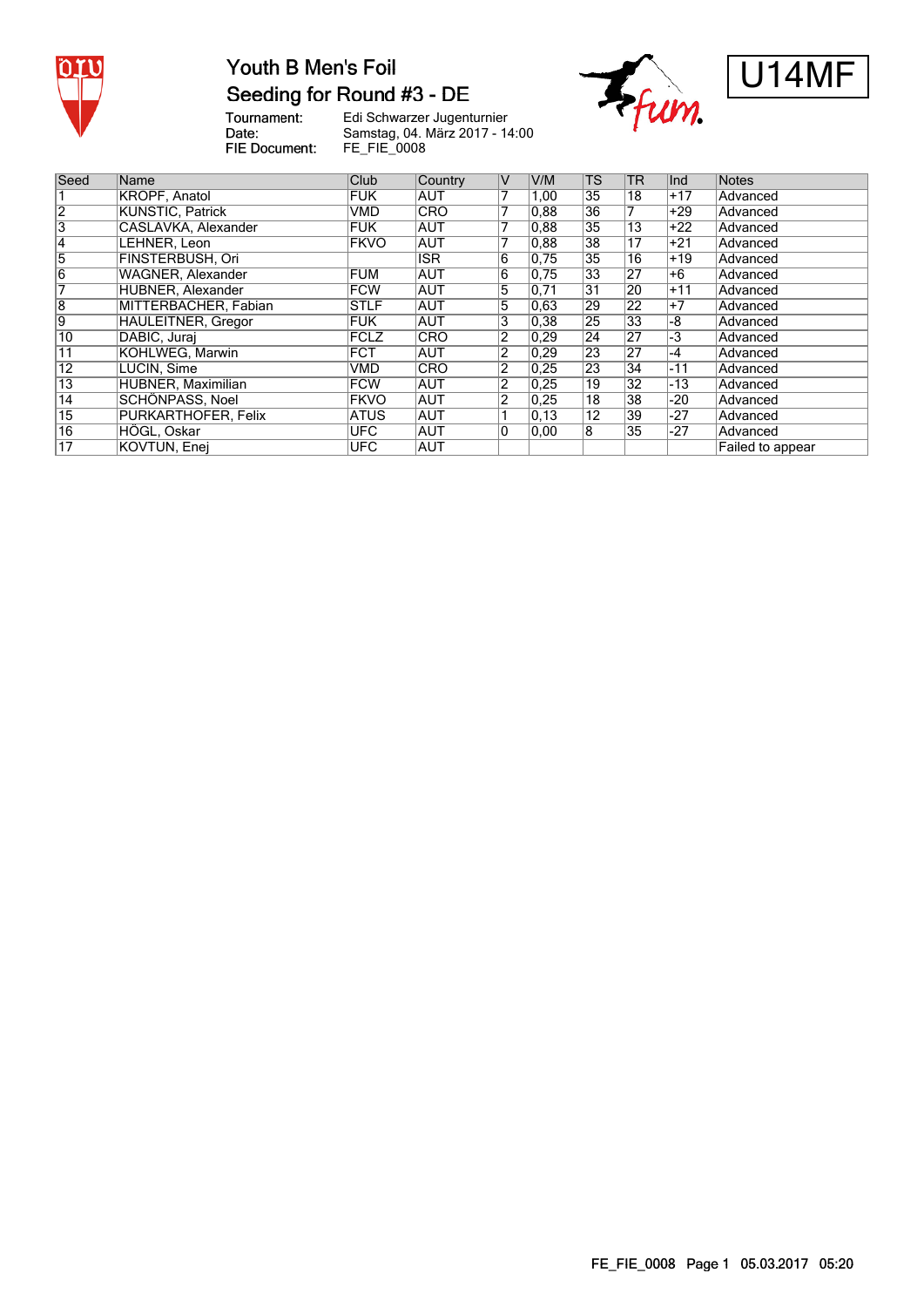#### Youth B Men's Foil - Round #3 - DE (Table of 16)

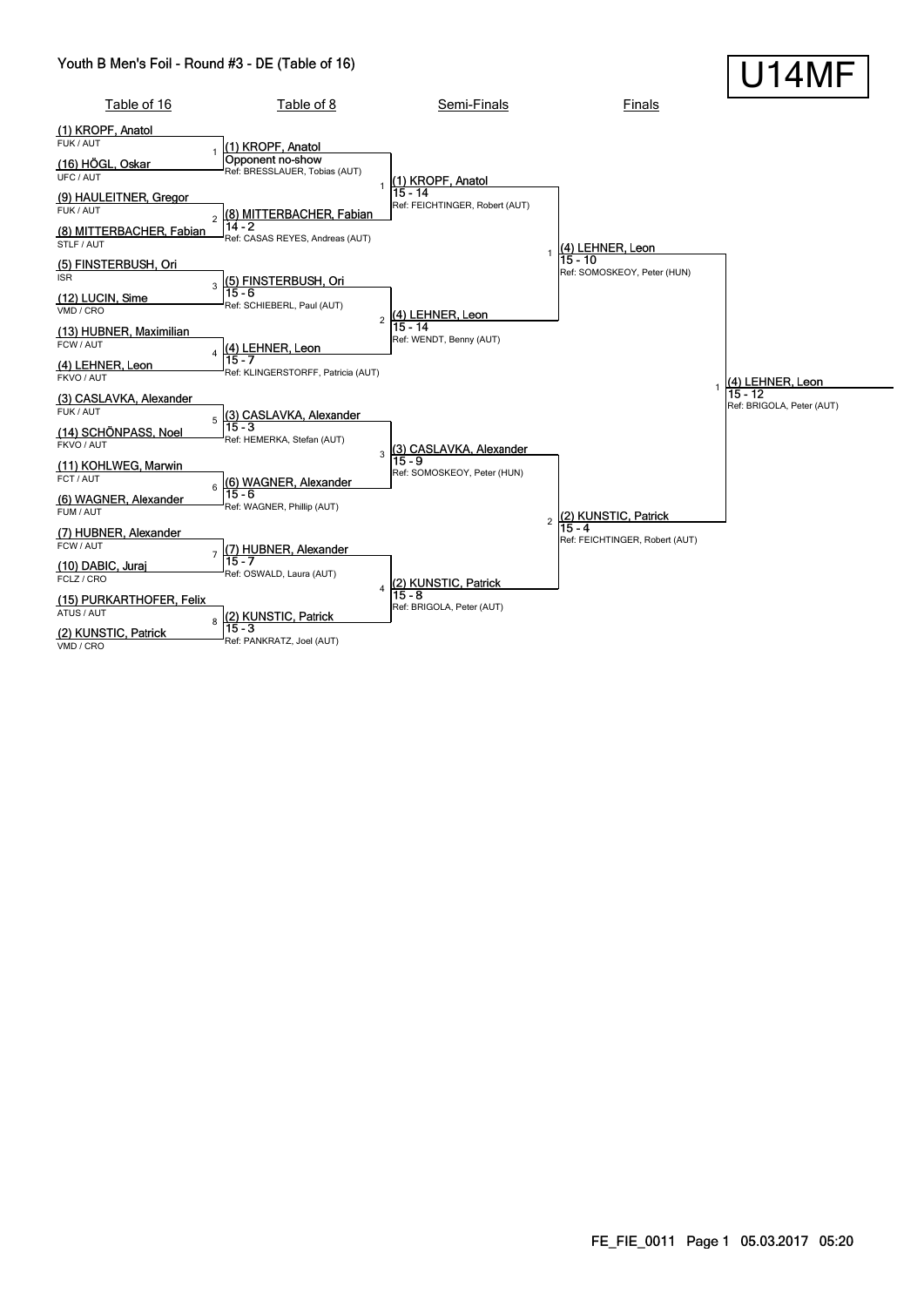

**Final Ranking** 

Tournament:<br>Date: FIE Document:

Edi Schwarzer Jugenturnier Samstag, 04. März 2017 - 14:00<br>FE\_FIE\_0012





| Place           | Name                      | Country    | <b>Birthdate</b><br>17.05.2003 |  |  |
|-----------------|---------------------------|------------|--------------------------------|--|--|
|                 | LEHNER, Leon              | <b>AUT</b> |                                |  |  |
| $\overline{2}$  | <b>KUNSTIC, Patrick</b>   | <b>CRO</b> | 01.06.2003                     |  |  |
| 3T              | CASLAVKA, Alexander       | <b>AUT</b> | 19.06.2003                     |  |  |
| 3T              | KROPF, Anatol             | <b>AUT</b> | 25.05.2004                     |  |  |
| 5               | <b>FINSTERBUSH, Ori</b>   | <b>ISR</b> | 01.06.2003                     |  |  |
| $\overline{6}$  | <b>WAGNER, Alexander</b>  | <b>AUT</b> | 06.03.2004                     |  |  |
| 7               | <b>HUBNER, Alexander</b>  | <b>AUT</b> | 19.05.2004                     |  |  |
| $\overline{8}$  | MITTERBACHER, Fabian      | <b>AUT</b> | 06.09.2003                     |  |  |
| $\overline{9}$  | <b>HAULEITNER, Gregor</b> | <b>AUT</b> | 07.02.2004                     |  |  |
| 10              | DABIC, Juraj              | <b>CRO</b> | 01.06.2003                     |  |  |
| $\overline{11}$ | KOHLWEG. Marwin           | <b>AUT</b> | 01.09.2005                     |  |  |
| $\overline{12}$ | LUCIN, Sime               | <b>CRO</b> | 101.06.2003                    |  |  |
| $\overline{13}$ | HUBNER, Maximilian        | <b>AUT</b> | 16.03.2006                     |  |  |
| $\overline{14}$ | SCHÖNPASS, Noel           | <b>AUT</b> | 19.08.2005                     |  |  |
| $\overline{15}$ | PURKARTHOFER, Felix       | AUT        | 03.07.2004                     |  |  |
| 16              | HÖGL, Oskar               | <b>AUT</b> | 16.04.2003                     |  |  |
| $\overline{17}$ | KOVTUN, Enej              | AUT        | 03.04.2006                     |  |  |